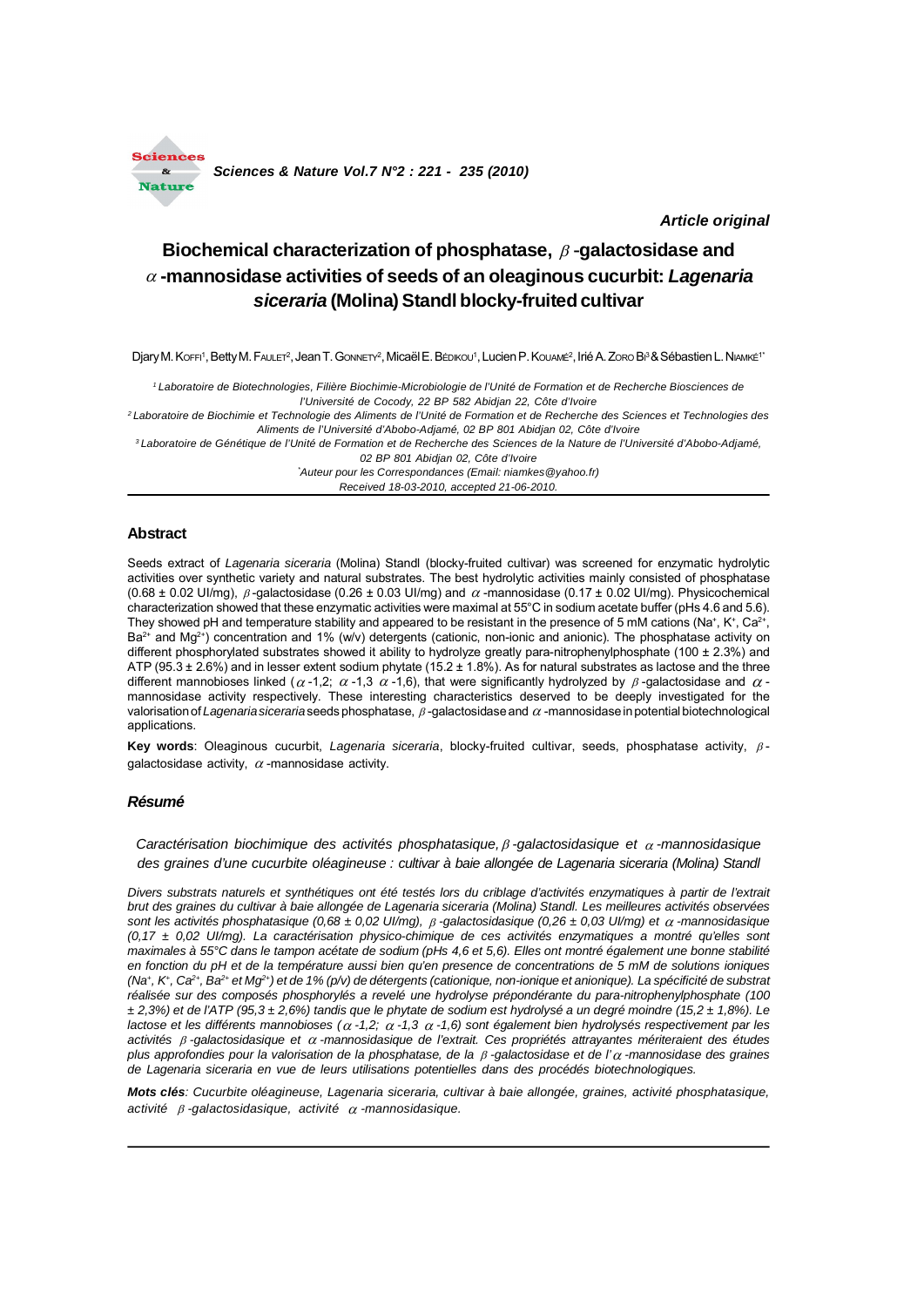# **1. Introduction**

Cucurbitaceae is a wide family of plants having great importance in tropical agriculture (Dupriez & De Leener, 1987; Pitrat *et al*., 1999). This family is mainly divided into two main groups based on their consumption mode: those with edible fleshes as watermelons, melons and marrows, and those with oleaginous seeds consumed as traditional soup thickeners called «pistachio» soup in Côte d'Ivoire and «egusi» soup in Cameroon, Nigeria and Benin (Zoro Bi *et al*., 2003; Djè *et al*., 2006).

Seeds of oleaginous cucurbits have already been reported for richness in nutrients as minerals (sulphur, calcium, potassium, phosphorus, iron, magnesium and zinc), proteins (36%) and fats (50%) (Akobundu *et al*., 1982; Achu *et al*., 2005; 2006; Loukou *et al*., 2007). Furthermore the highquality of «pistachio» oils, considering their content in unsaturated and essential fatty acid particularly in linoleic acid (Achu *et al*., 2006; 2008), made them recommended in cardiovascular illnesses.

Due to their agronomic, nutritional and economic potentials, cucurbits are considered as materials for which improved production and use can result in food security and income generation for peasants (Zoro Bi *et al*., 2006; Esfeld *et al*., 2009). despite these potentialities, these crops are somehow neglected as minor crops (Achigan-Dako *et al*., 2006; Rasul *et al*., 2007).

*Lagenaria siceraria* (Molina) Standl belonging to this family of crop (Cucurbitaceae) is one of the most widely distributed and consumed at both rural and urban level in Sub-Saharan Africa (Zoro Bi *et al*., 2006). However, agronomic, botanic and nutritional studies have been investigated while significant scientific aspects in particular the enzymatic constituent remains still unexplored.

Enzymes are essential biocatalysts to living organism beings. In this respect, any loss of enzymatic activity is irremediably followed by metabolic disorders (Noble & Bovey, 1997; Kranz *et al*., 2007). Interest in enzymes also lies in their usages for various biotechnological purposes (Oehmig *et al*., 2007; Betancor *et al*., 2008; Bédikou *et al*., 2009a). For specific examples, enzymatic hydrolysis of lactose by  $\beta$ galactosidases in production of low lactose milk (and dairy products made from it) is essential for lactose intolerant patients (Dwevedi & Kayastha, 2009). Depending to both their hydrolytic and transferasic activity, phosphatases were reported be used to modify macromolecules useful for food processing industries as drinks, cream substitutes and mayonnaises (Larré & Schwenke, 1996). In pharmaceutical industry,  $\alpha$ -mannosidases are currently used for treatment of mannosidosis, a congenital disorder of glycosides (CDG), by enzyme replacement therapy (Hirsch *et al*., 2003). In view of these practical domains of enzymes application above, research for new enzyme sources with improved properties remains of topical interest. The aim of this work is to promote a minor crop

as the blocky-fruited cultivar of *Lagenaria siceraria* by investigating its seeds enzymatic potential through biochemical characterization for further biotechnological applications.

# **2. Materials and Methods**

## **2.1. Materials**

## 2.1.1. Enzymatic source

Seeds of the blocky-fruited cultivar of *Lagenaria siceraria* were collected from University of Abobo-Adjamé (Abidjan, Côte d'Ivoire). To obtain sufficient number of seeds, *L. siceraria* roundfruited cultivar was grown during rainy season (April to July) in 2009 at the experimental farm of the University (5°23N, 4°00W, and 7 m above sea level). After harvesting, fruits were split using a stainless steel kitchen knife and the seeds removed for crude extract preparation.

# 2.1.2. Chemicals

*para*-nitrophenyl- (*p*NP-) glycopyranoside substrates  $[pNP - \alpha - D$ -mannopyranoside ( $pNP - \alpha$ -D-Man),  $pNP - \alpha -D$ -glucopyranoside ( $pNP - \alpha -D$ -Glu), *p*NP-*β*-D-glucopyranoside (*p*NP-*β*-D-Glu),  $pNP - \alpha -D$ -galactopyranoside ( $pNP - \alpha -D$ -Gal). *p*NP- *β* -D-galactopyranoside (*p*NP- *β* -D-Gal),  $pNP - \alpha$ -L-fucopyranoside ( $pNP - \alpha$ -L-Fuc),  $pNP - \alpha$  $\alpha$ -L-arabinopyranoside ( $\rho$ NP- $\alpha$ -L-Ara),  $\rho$ NP- $\beta$ -D-xylopyranoside (*p*NP-  $\beta$ -D-Xyl)], *para*-nitrophenyl phosphate (*p*NPP), phenyl phosphate, sodium pyrophosphate, glucose-1-phosphate, glucose-6 phosphate, fructose-6-phosphate, fructose-1 phosphate,  $\alpha$ -nicotinamide adenosine dinucleotide ( $\alpha$ -NAD), adenosine-2-3'-cyclomonophosphate, adenosine-5'-triphosphate (ATP), phytate, *para*-nitrophenol (*p*NP), sucrose, starch, carboxymethylcellulose (CMC), Inulin, xylan, lactose,  $2$ -O- $\alpha$ -D-mannopyranosyl-D-mannopyranoside ( $\alpha$ -1,2 Mannobiose), 3-O- $\alpha$ -D-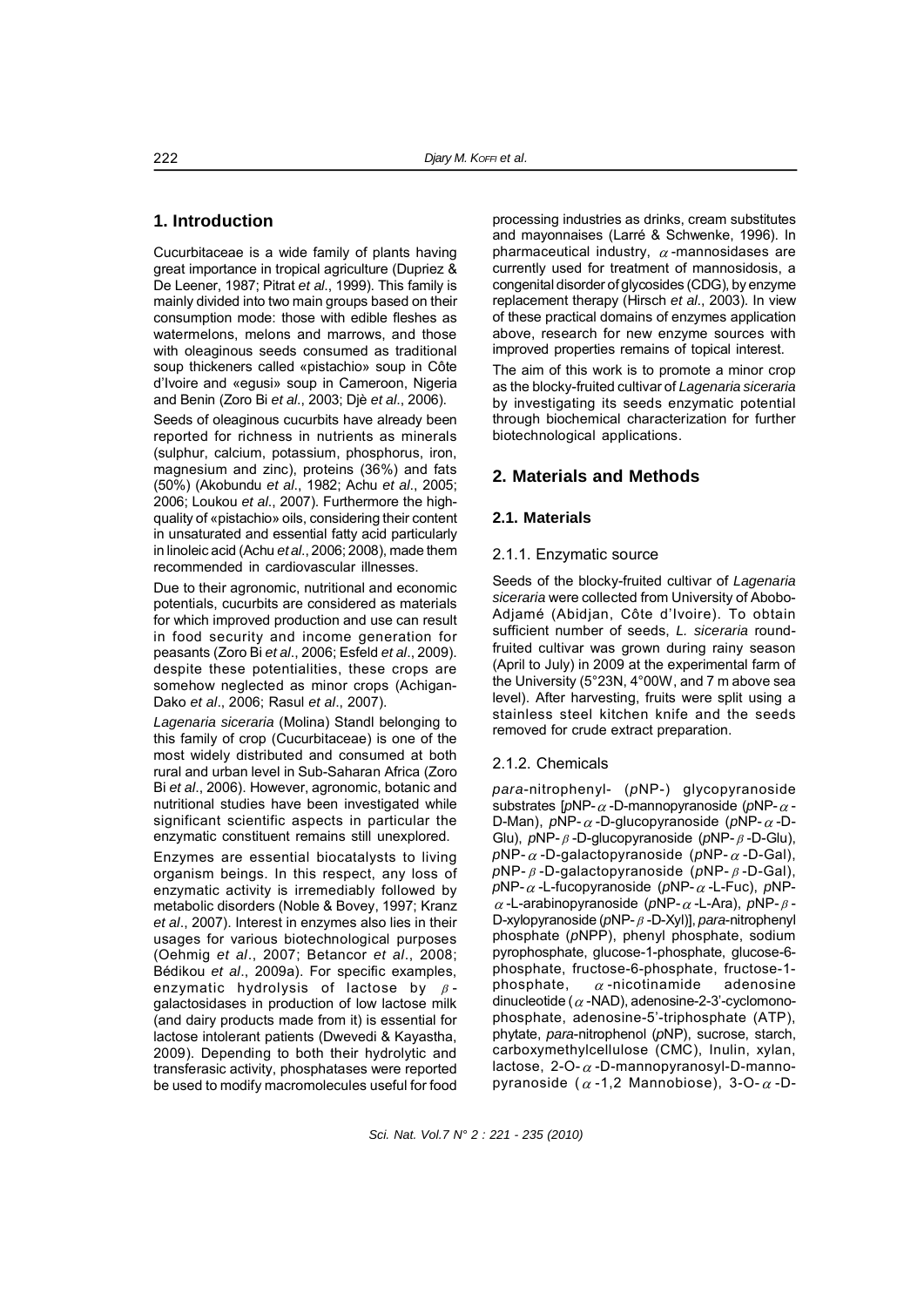mannopyranosyl-D-mannopyranoside ( $\alpha$ -1,3 Mannobiose),  $6$ -O- $\alpha$ -D-mannopyranosyl-Dmannopyranoside ( $\alpha$ -1,6 Mannobiose), Dmannose and D-glucose were purchased from Sigma Aldrich. Bovine serum albumin (BSA) was from Fluka Biochemika.

## **2.2. Methods**

## 2.2.1. Enzymes preparation

Cucurbit seeds (10 g) were ground using an electric blender (PALSON, Spain) in 20 ml sodium chloride solution 0.9% (w/v). The homogenate was sonicated using a TRANSSONIC  $(T_{420}, G$  Germany) for 10 min and, then centrifuged (Spinner HERMLE Z300K, Germany) at 10,000 g for 30 min at 4°C. The supernatant filtered through sterilized cotton was used as the crude extract (seeds extract).

#### 2.2.2. Hydrolytic screening of synthetic and natural substrates

As for synthetic *p*NP-glycoside and *p*NP-phosphate hydrolytic activities, crude extract was mixed in 250 µl composed of aryl-substrate (5 mM) in 100 mM sodium acetate buffer pH 5.0 and crude extract (50 µl correspond to 0.21 mg of protein), incubated for 10 min with shaking at 37°C. The liberated *para*nitrophenol (*p*NP) was quantified spectrophotometrically (SPECTRONIC GENESIS 5, USA) at 410 nm under alkaline conditions (2% w/v, Na<sub>2</sub>CO<sub>3</sub>) referred to a standard *p*NP (absorbance as a function of concentration) curve obtained in similar conditions.

For natural substrates hydrolysis, the total volume was 300 µl composed of crude extract (50 µl) and 125 µl of substrate (0.25% w/v, final concentration) in 100 mM sodium acetate buffer pH 5.0. The mixture was incubated for 30 min with shaking at 37°C, then stopped by adding 150 µl of dinitro salicylic acid (DNS) and at 100°C for 5 min (Bernfeld, 1955). Reducing sugars were quantified spectrophotometrically at 540 nm referred to standard glucose curve.

The experiment conditions described above constituted the standard «enzyme assay conditions». All values were determined in triplicate. One unit of enzymatic activities in the two cases (synthetic and natural substrates) release 1 µmol of liberated product (*p*NP or reducing sugar) per min. Specific activity was expressed as ìmol per min (UI) per mg of proteins.

#### 2.2.3. Measurement of proteins concentration

The proteins concentration was measured by using Folin ciocalteu method (Lowry *et al*., 1951). BSA was used as the standard protein.

The following reagents were used: Reagent A: 2% Na<sub>2</sub>CO<sub>2</sub> in 0.10 N NaOH. Reagent B: 0.5%  $CuS04.5H<sub>2</sub>O$  in 1% sodium and potassium tartrate. Reagent C: alkaline copper solution, Mix 50 ml of Reagent A with 1 ml of Reagent B. Discard after 1 day. Reagent D: carbonate-copper solution, is the same as Reagent C except for omission of NaOH. Reagent E, diluted Folin-Ciocalteu phenol reagent (about 2-fold) 1 N acid with 0.10 N NaOH.

To a sample of 0.2 ml, in a 3 to 10 ml test-tube, 1 ml of Reagent C is added. Mix well and allow standing for 10 minutes at room temperature. Then 0.10 ml of Reagent E is added very rapidly and mixed within a second or two. After 30 minutes at obscurity, the sample is quantified spectrophotometrically.

#### 2.2.4. pH optimum and pH stability determination

The effect of pH on the enzymatic activities was determined by performing the hydrolysis of *para*nitrophenylphosphate, *para*-nitrophenyl- -Dgalactopyranoside and *para*-nitrophenyl- $\alpha$ -D-Mannopyranoside in a range of buffers (100 mM) at various pH values ranging from 3.0 to 6.2. Sodium acetate buffer from pH 3.6 to 5.5 and sodium citrate buffer from pH 3.0 to 6.2 were used. The pH values of each buffer were determined at 25°C.

The pH stability of each enzymatic activity was studied in a pH range of 3.0 to 6.2 with 100 mM sodium citrate buffer. After 2 hours preincubation at 25°C, residual activities were measured at 37°C for 10 min by adding the substrate ( $\rho$ NPP,  $\rho$ NP- $\beta$ -D-Gal or  $pNP - \alpha - D$ -Man).

## 2.2.5. Temperature optimum and temperature stability determination

The effect of temperature on phosphatase,  $\beta$ galactosidase and  $\alpha$ -mannosidase activities was performed in 100 mM acetate buffer (appropriate pHs) in a temperature range of 30 to 80°C by using  $pNPP$ ,  $pNP - \beta - D-Gal$  or  $pNP - \alpha - D-Man$  (5 mM) as substrates under the enzyme assay conditions.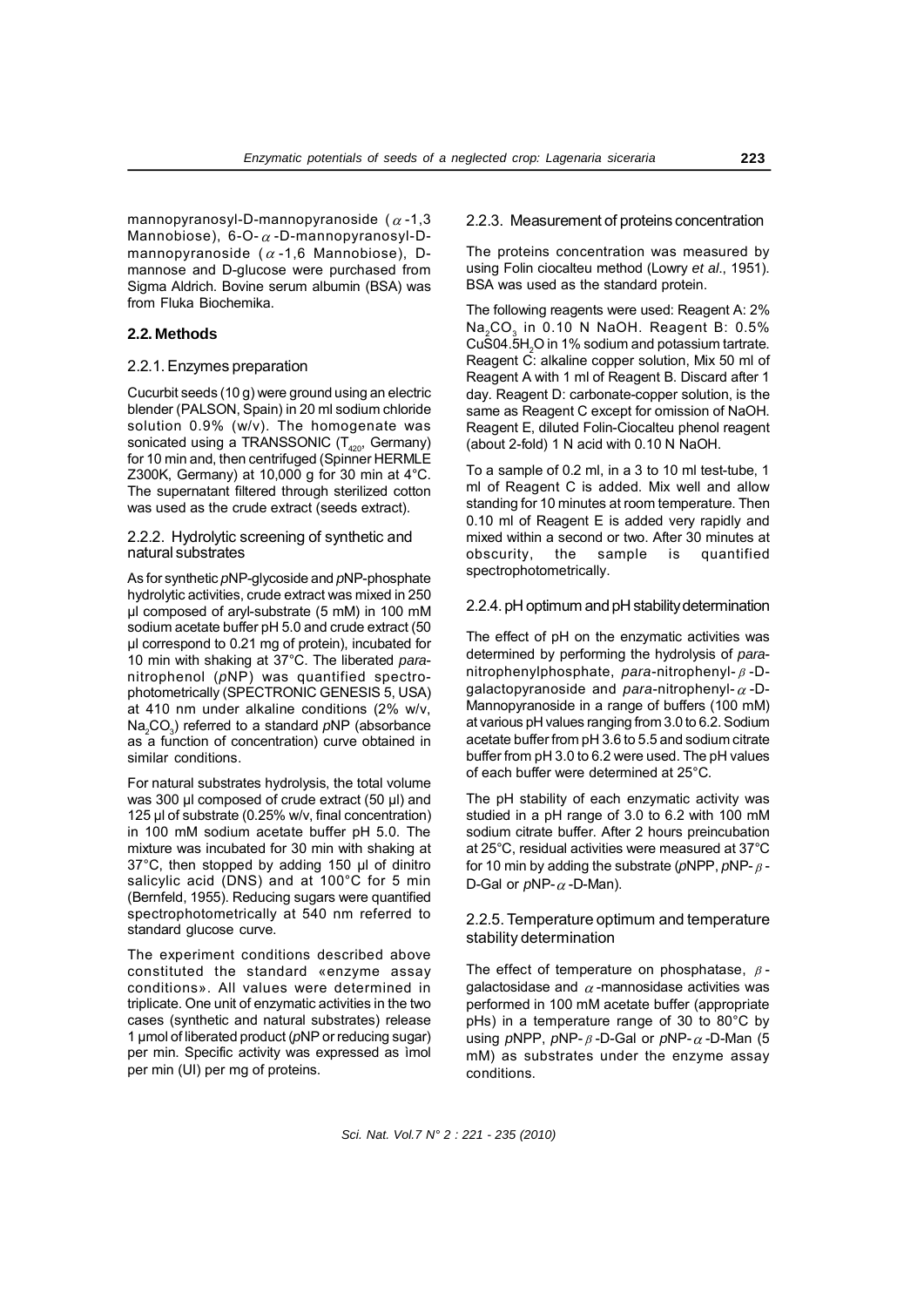The thermal inactivation was determined at 37°C and at each enzymatic activity optimum temperature. Enzymes in appropriate buffers (pHs) were exposed to each temperature for 0 to 100 min. Aliquots were withdrawn at intervals and cooled immediately. Concerning thermal denaturation tests, aliquots of the crude extract were preheated at different temperatures ranging from 30 to 80°C for 15 min. Residual activities determined in three cases at 37°C under enzymes assay conditions and were expressed as percentage activity of zero-time control of untreated enzymes.

#### 2.2.6. Effect of some chemical agents

To determine the effect of cations, chelating, sulphidryl specific and reducing agents and detergents on the enzymatic activities, crude extract was preincubated at 37°C for 30 min with each compound and then, the activity was measured under the enzyme assay conditions. The residual activities were expressed as percentage refers to a control without chemical agents.

#### 2.2.7. Characterization of hydrolytic specificity

Hydrolytic specificity was determined by incubating separately the seeds extract (50 µl corresponding to 0.21 mg of proteins) with substrates for different times at 37°C in optimum 100 mM sodium acetate buffer.

As regards phosphorylated substrates hydrolytic specificity, the inorganic phosphate  $(P_i)$  produced by phosphatase activity was quantified by Heinonen & Lahti (1981) method. Glucose and galactose released from lactose hydrolysis (1 mM) and, mannose released from differently linked mannobioses (1 mM) were visualized through TLC plates. Three (3) µl Samples were spotted for each mixture. TLC plates were run with butanol / acetic acid / water (9:3.75:2.25, v/v/v) and then developed with a solution mixture of naphto-resorcinol in ethanol and,  $H_2SO_4$  20% (v/v). The sugar spots were visualized after heating at 110°C for 5 min.

## **3. Results**

#### **3.1. Screening of glycosidase and phosphatase hydrolytic activities**

The potential of synthetic and natural derivatives to act as substrates for the seeds extract of blockyfruited of *Lagenaria siceraria* was assayed and, results are shown in Fig 1. The crude extract hydrolyzes eleven (11) of fourteen (14) substrates used. The best hydrolytic activities were observed in reverse order phosphatase,  $\beta$ -D-galactosidase and  $\alpha$ -D-mannosidase with respective values of specific activities of 0.68 ± 0.02, 0.26 ± 0.03 and 0.17  $\pm$  0.02 UI/mg (Fig. 1). There are no  $\alpha$ -D-glucosidase,  $\alpha$ -D-fucosidase and  $\beta$ -D-xylosidase activities.



**Figure 1**: Screening of the seeds extract from the blocky-fruited cultivar of *Lagenaria siceraria* for glycosidase and phosphatase activities over synthetic and natural substrates.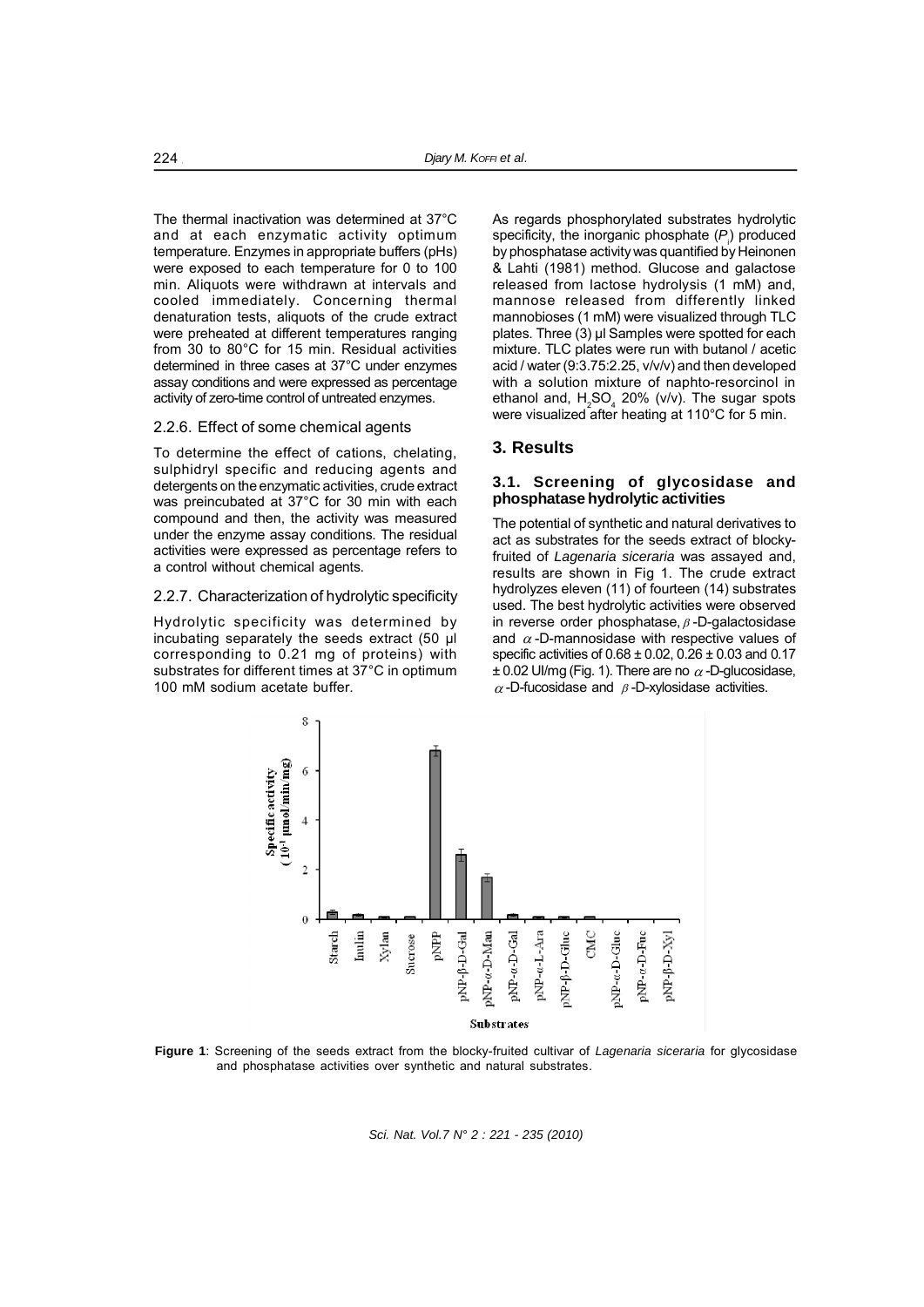# **3.2. pH and temperature dependences**

Phosphatase,  $\beta$ -galactosidase and  $\alpha$ mannosidase activities were analyzed for their hydrolytic pH and temperature dependences. The three enzymatic activities were found being maximal at 55°C and at pH 4.6 and 5.6 (Fig. 2A and 3). They retained 80% of their activity in sodium citrate buffer at a pH range of 4.0 to 5.8 (Fig. 2B).



**Figure 2**: Effect of pH on phosphatase,  $\beta$ -galactosidase and  $\alpha$ -mannosidase activities from the seeds extract of the blocky-fruited cultivar of *Lagenaria siceraria.* A: Optimum pH; B: pH stability. ( $\bullet$ ) phosphatase activity, ( $\blacksquare$ )  $\beta$  -galactosidase activity, ( $\blacktriangle$ )  $\alpha$  -mannosidase activity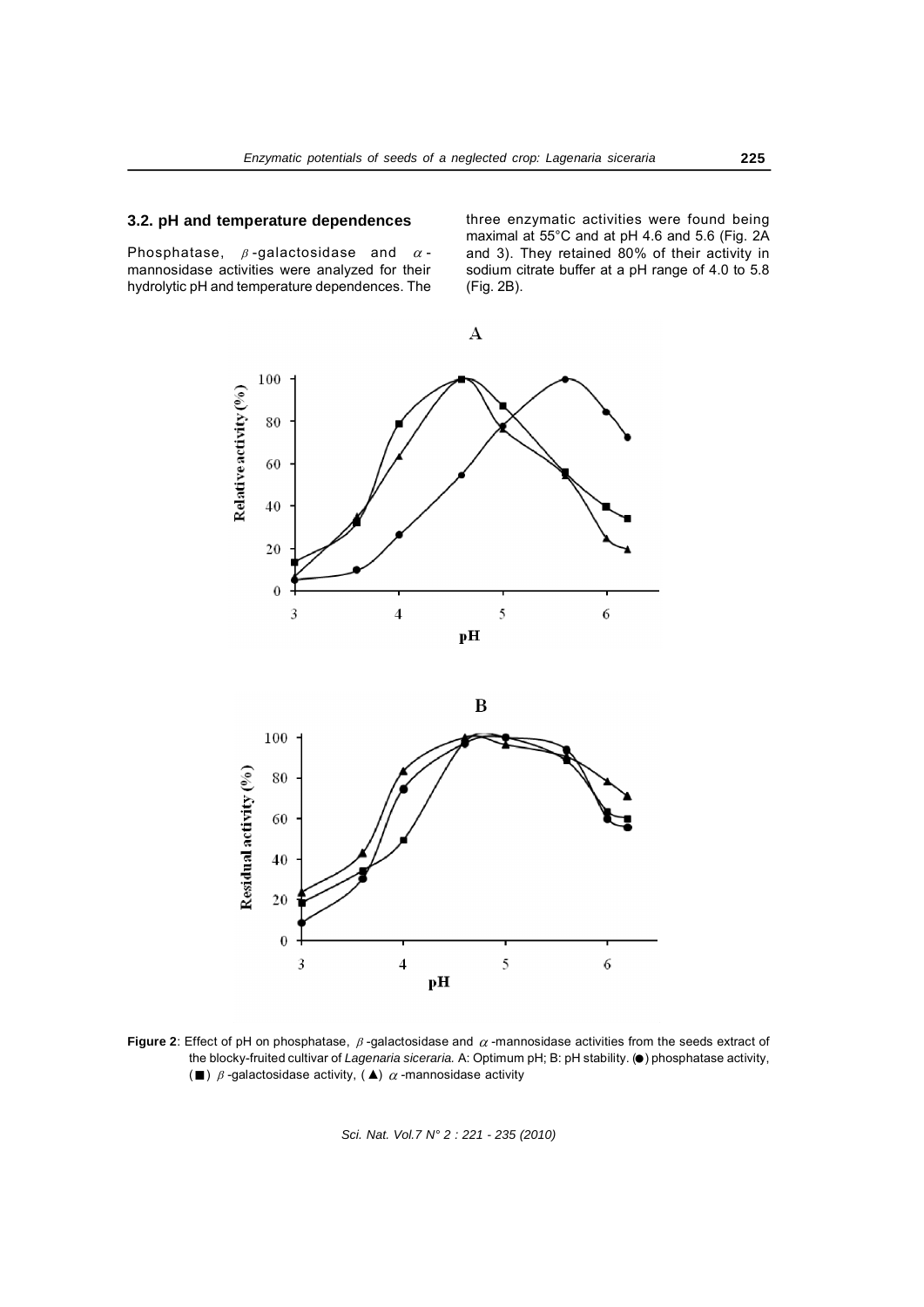

**Figure 3** : Effect of temperature on phosphatase,  $\beta$ -galactosidase and  $\alpha$ -mannosidase activities from the seeds extract of the blocky-fruited cultivar of *Lagenaria siceraria*. ( $\bullet$ ) phosphatase activity, ( $\blacksquare$ )  $\beta$ -galactosidase activity,  $($   $\blacktriangle)$   $\alpha$  -mannosidase activity

The thermal stability study has revealed that at 37°C the three activities remained stable for 100 min (Fig. 4A). At their optimum temperature, these activities were less stable, showing halflife (50% of activity) 70 min at least. However, they were retained at around 90% for 20 min (Fig. 4A). Phosphatase,  $\beta$ -galactosidase and  $\alpha$ mannosidase conserved 100% of their hydrolytic activity to temperatures up to their optima. At higher temperatures, their activities declined progressively as the temperature increased (Fig. 4B).

Values of temperature coefficients  $(Q_{10})$ calculated for the three enzymatic activities were found to be at around 1.8, 1.7 and 2.0, respectively. From Arrhenius plot (Data not shown), values of 51.9, 41.6 and 39.7 kJ/mol were obtained for the activation energy of phosphatase,  $\beta$ -galactosidase and  $\alpha$ mannosidase activities, respectively.

## **3.3. Effect of cations, chelating, sulphidryl specific and reducing agents**

The effect of various chemicals on phosphatase,

 $\beta$ -galactosidase and  $\alpha$ -mannosidase activities by using appropriate substrate was studied (Fig. 5 and 6). Except Na+ and urea that displayed a slight stimulatory effect (110.2  $\pm$  3.5 and 116.3  $\pm$ 2.5), most of chemicals tested  $(Ca^{2+}, Ba^{2+}, K^+,$ Mg<sup>2+</sup>, EDTA,  $pCMB$ , L-cysteine and  $\beta$ mercaptoethanol) were found to be without significant effect on phosphatase activity (residual activity in the range of 85.7  $\pm$  4.0 to 116.3  $\pm$  2.5%) relative to high concentrations used.

As concerned  $\beta$ -galactosidase activity, it was sharply inhibited (for around 57% of inhibition) by *p*CMB (5 mM) and enhanced in the range of 111.8  $\pm$  3.7 and 122.1  $\pm$  1.8% by 5 mM final concentration of  $\beta$ -mercaptoethanol and Ba<sup>2+</sup>, respectively (Fig. 5 and 6).

As for  $\alpha$ -mannosidase activity, most chemicals showed no significant effect. Only Ba2+, EDTA and urea have shown to be relatively inhibitory (between 23 and 40% inhibition) at the concentration of 5 mM (Fig. 5).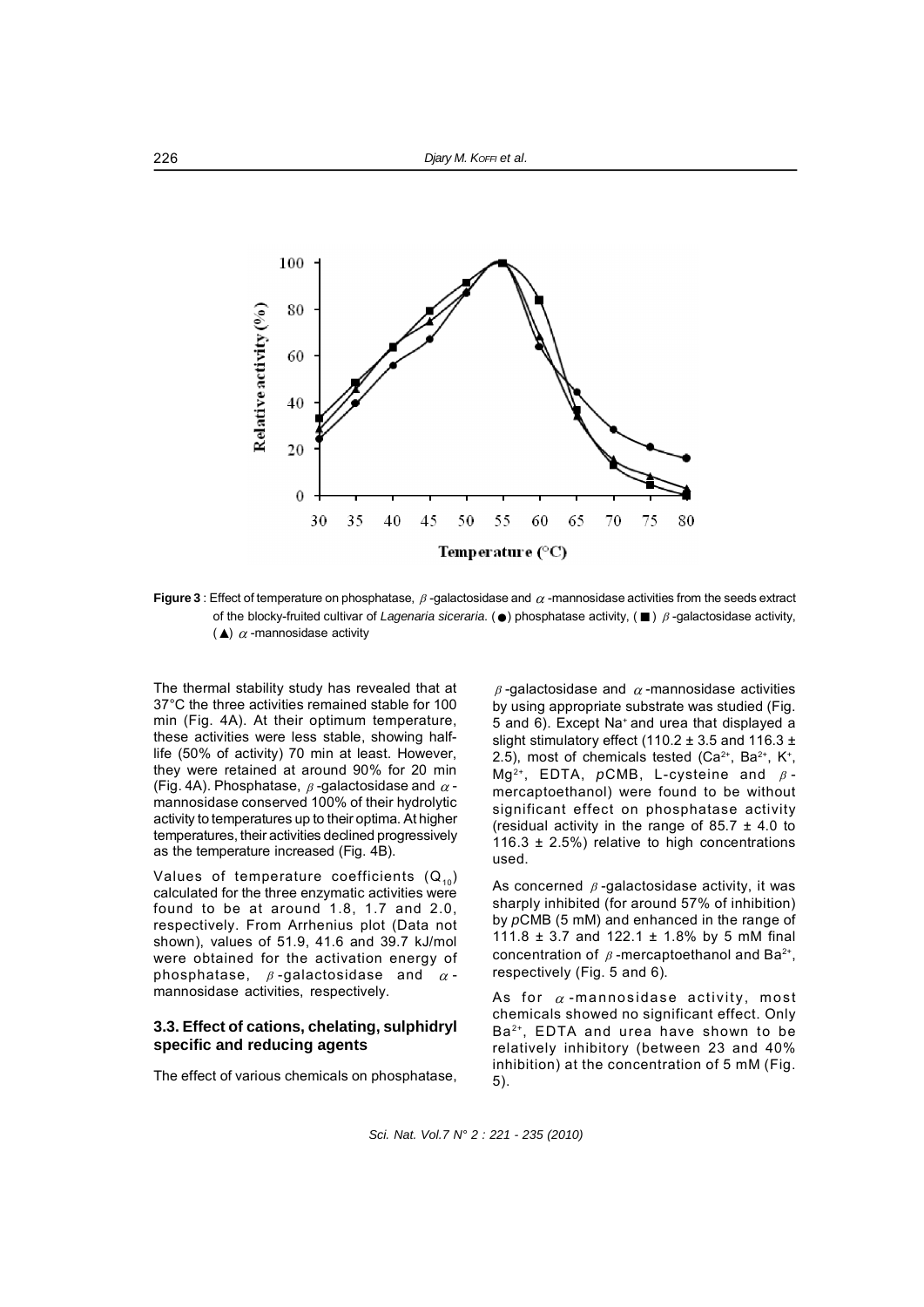

**Figure 4** : Thermal stability of phosphatase,  $\beta$ -galactosidase and  $\alpha$ -mannosidase activities from the seeds extract of the blocky-fruited cultivar of *Lagenaria siceraria*. A: Thermal inactivation. ( $\bullet$ ) phosphatase activity at 37°C, ( $\blacksquare$ )  $\beta$  -galactosidase activity at 37°C, ( $\blacktriangle$ ) $\alpha$  -mannosidase activity at 37°C, ( $\circ$ ) phosphatase activity at 55°C,  $(\Box)$   $\beta$ -galactosidase activity at 55°C, ( $\Delta$ )  $\alpha$ -mannosidase activity at 55°C; B: Thermal denaturation. ( $\bullet$ ) phosphatase activity,  $(\blacksquare)$   $\beta$  -galactosidase activity,  $(\blacktriangle)$   $\alpha$  -mannosidase activity.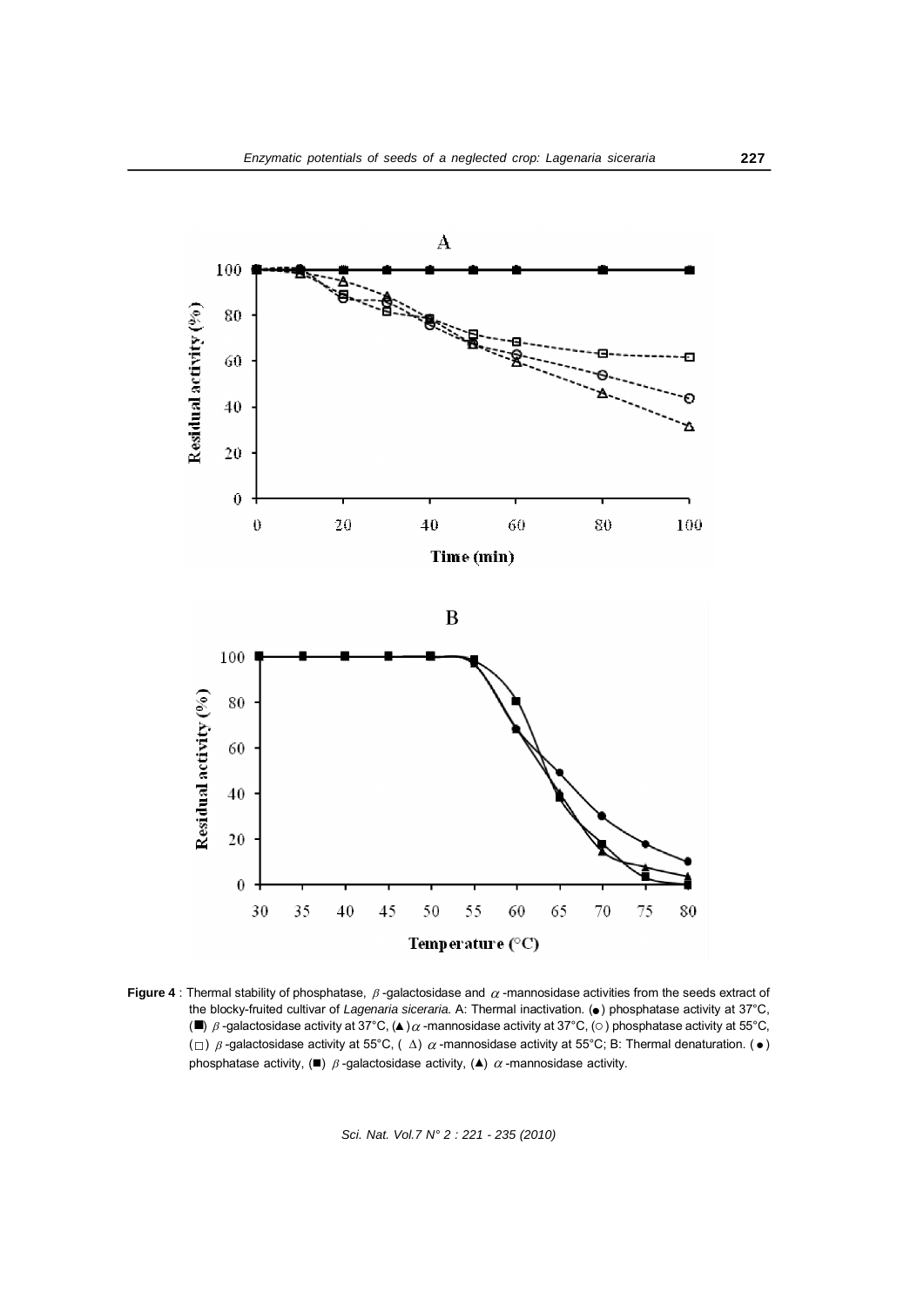

Phosphatase activity  $\Box \beta$ -Galactosidase activity  $\Box \alpha$ -Mannosidase activity

**Figure 5** : Effect of cations, chelating agent and urea on phosphatase,  $\beta$ -galactosidase and  $\alpha$ -mannosidase activities from the seeds extract of the blocky-fruited cultivar of *Lagenaria siceraria*



**Figure 6** : Effect of sulphidryl specific and reducing agents on phosphatase,  $\beta$ -galactosidase and  $\alpha$ -mannosidase activities from the seeds extract of the blocky-fruited cultivar of *Lagenaria siceraria*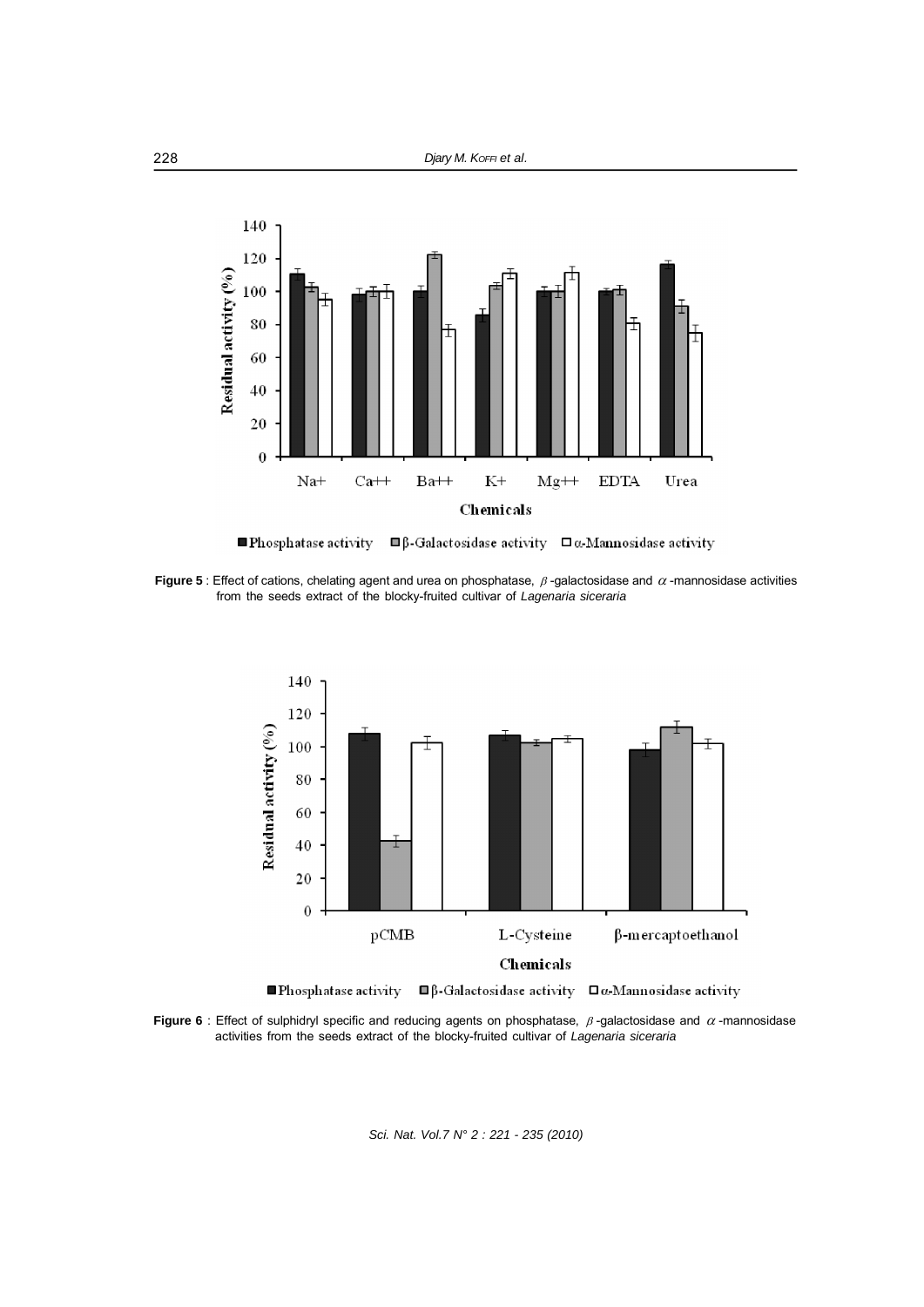Except SDS that displayed a strong inhibitory effect (up to 98% inhibition) on phosphatase,  $\beta$ galactosidase and  $\alpha$ -mannosidase activities, most of detergents currently used for denaturing proteins showed by and large no significant effect on the three enzymatic activities (Table 1). However, non-ionic (Tween 80, Lubrol Wx and Triton X-100) and anionic detergents (polyoxyethylene 9 lauryl ether and polyxyethylene 10 oleyl ether) enhanced phosphatase hydrolytic activity for to  $120.9 \pm 5.1\%$  and also showed by cationic detergents (TTAB and HTAB) on  $\beta$ galactosidase activity (up to  $118.9 \pm 3.2\%$ activation) (Table 1).

**Table 1** : Effect of detergents on phosphatase,  $\beta$ -galactosidase and  $\alpha$ -mannosidase activities from the seeds extract of the blocky-fruited cultivar of *Lagenaria siceraria*

| Detergents                                   | Relative activity (%) |                 |                       |
|----------------------------------------------|-----------------------|-----------------|-----------------------|
|                                              | Phosphatase           | β-Galactosidase | $\alpha$ -Mannosidase |
| Control                                      | 100                   | 100             | 100                   |
| Cationic                                     |                       |                 |                       |
| <b>Tetradecyl Trimethyl Ammonium Bromide</b> | $88.4 \pm 2.9$        | $109.0 \pm 4.2$ | $90.2 \pm 5.1$        |
| Hexadecyl Trimethyl Ammonium Bromide         | $97.8 \pm 3.5$        | $118.9 \pm 3.2$ | $84.9 \pm 4.1$        |
| Non ionic                                    |                       |                 |                       |
| Tween 80                                     | $116.3 + 46$          | $1000+45$       | $862 + 48$            |
| Lubrol Wx                                    | $118.6 \pm 3.8$       | $105.7 \pm 5.1$ | $93.5 \pm 3.4$        |
| Triton X-100                                 | $1140 + 43$           | $1082 + 28$     | $951 + 29$            |
| Anionic                                      |                       |                 |                       |
| Polyoxyethylene 9 lauryl ether               | $120.9 + 5.1$         | $103.3 + 3.7$   | $1000+19$             |
| Polyxyethylene 10 tridecyl ether             | $107.0 \pm 5.4$       | $1098 + 43$     | $104.0 \pm 4.1$       |
| Polyxyethylene 10 oleyl ether                | $118.6 \pm 3.9$       | $102.5 \pm 3.1$ | $89.4 \pm 2.2$        |
| Sodium dodecyl sulphate                      | $4.6 \pm 2.1$         | $18.0 \pm 3.5$  | $13.0 \pm 2.1$        |

*NB: Assays were performed at 37°C for 10 min with 1% (w/v) starting concentration of detergent*

#### **3.5. Substrates hydrolytic specificity**

The results in Table 2 showed that phosphatase activity hydrolyzes a broad range of phosphorylated substrates. The highest activity observed, was with *p*-nitrophenyl phosphate as substrate (100  $\pm$  2.3%), followed by Phenyl phosphate  $(98.8 \pm 2.2\%)$ , Adenosine-5'triphosphate  $(95.3 \pm 2.6%)$  and Sodium pyrophosphate (81.4  $\pm$  1.9%). Hydrolysis of the two latter substrates remained interesting compared with that of  $\alpha$ -nicotinamide adenine dinucleotide (16.3  $\pm$  0.6%) and sodium phytate  $(15.2 \pm 1.8\%)$  which were less specific (Table 2).

In Figure 7A, the ability of â-galactosidase activity from the seeds extract of the blocky-fruited of *Lagenaria siceraria* is shown to greatly hydrolyze lactose, a natural substrate.

Figure 7B shows thin layer chromatography analysis of  $\alpha$ -1,2,  $\alpha$ -1,3 and  $\alpha$ -1,6 mannobioses hydrolysis by the á-mannosidase activity. The three differently linked disaccharides were cleaved at different rates. However,  $\alpha$ -mannosidase hydrolytic activity on  $\alpha$ -1,2 mannobiose seemed to be greater than that on the two other linkages.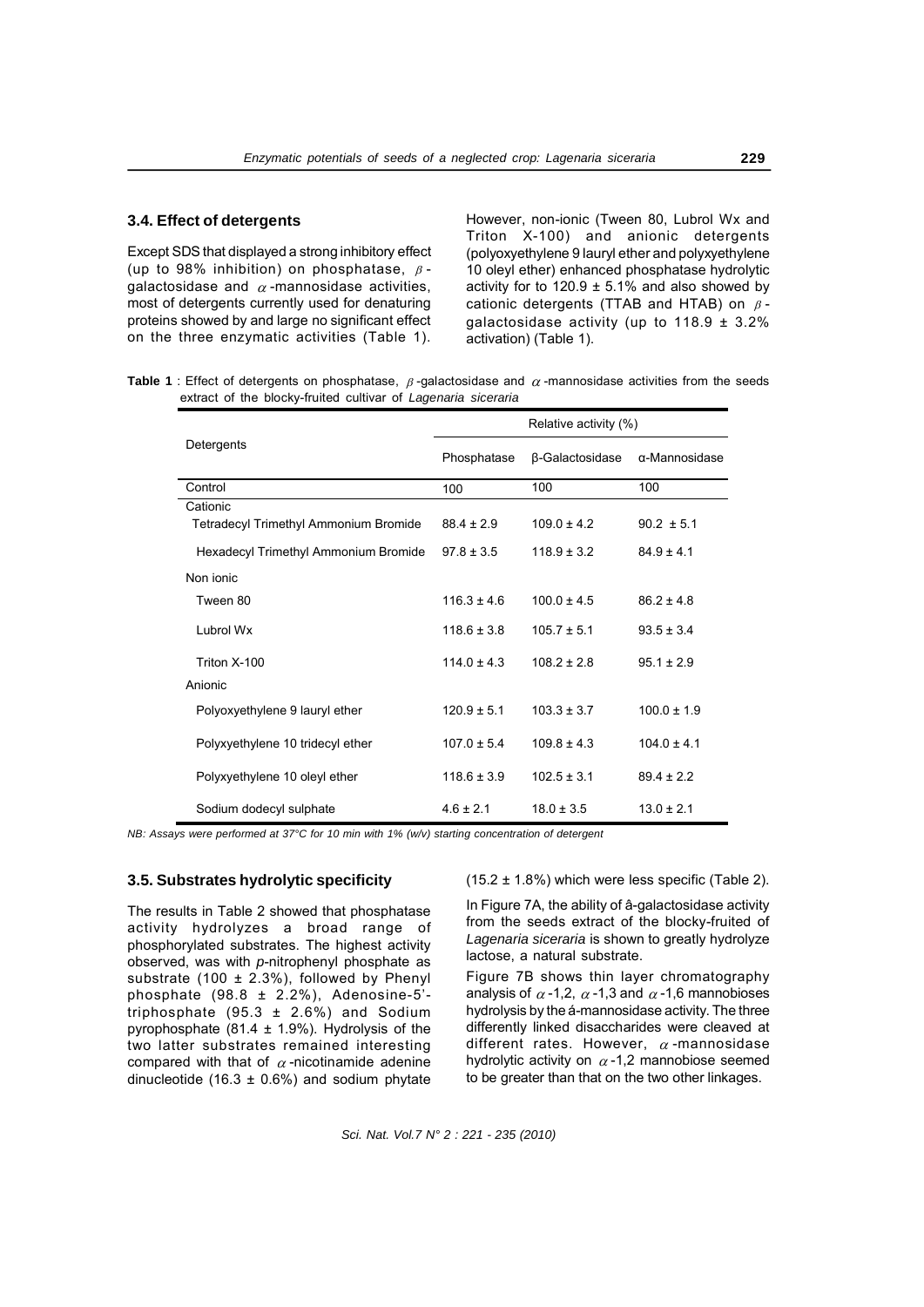**Table 2** : Hydrolytic activity of the seeds extract of the blocky-fruited cultivar of *Lagenaria siceraria* on some phosphorylated substrates

| Substrates                                  | Hydrolytic activity (%) |  |
|---------------------------------------------|-------------------------|--|
| p-Nitrophenylphosphate                      | $100.0 \pm 2.3$         |  |
| Adenosine-5'-triphosphate                   | $95.3 \pm 2.6$          |  |
| Phenylphosphate                             | 988+22                  |  |
| Sodium pyrophosphate                        | $814 + 19$              |  |
| Glucose -6-phosphate                        | $56.9 \pm 2.4$          |  |
| Fructose-6-phosphate                        | $46.5 \pm 3.5$          |  |
| Adenosine-2'3'-cyclomonophosphate           | $40.7 \pm 0.9$          |  |
| Fructose-1-phosphate                        | $344 + 23$              |  |
| Glucose -1-phosphate                        | $30.2 \pm 1.3$          |  |
| $\alpha$ -Nicotinamide adenine dinucleotide | $16.3 \pm 0.6$          |  |
| Sodium phytate <sup>†</sup>                 | $15.2 \pm 1.8$          |  |

*NB: Assays were performed at 37°C for 30 min with 5 mM final concentration of substrate, † This reaction was performed at 50°C for 2 h.*



**Figure 7** : TLC plates showing  $\beta$ -galactosidase and  $\alpha$ -mannosidase activities from the seeds extract of the blockyfruited cultivar of *Lagenaria siceraria* towards differently linked disaccharides. A:  $\beta$ -galactosidase activity on lactose. Lane 1: glucose; Lane 2: galactose; Lane 3: lactose; Lane 4: reaction mixture with lactose. B:  $\alpha$  mannosidase activity on  $\alpha$ -1,2;  $\alpha$ -1,3 and  $\alpha$ -1,6-mannobioses. Lane 1: crude extract; Lane 2: mannose; Lane 3: mannobiose; Lanes 4-6: reaction mixtures with  $\alpha$  -1,2;  $\alpha$  -1,3 and  $\alpha$  -1,6-mannobiose, respectively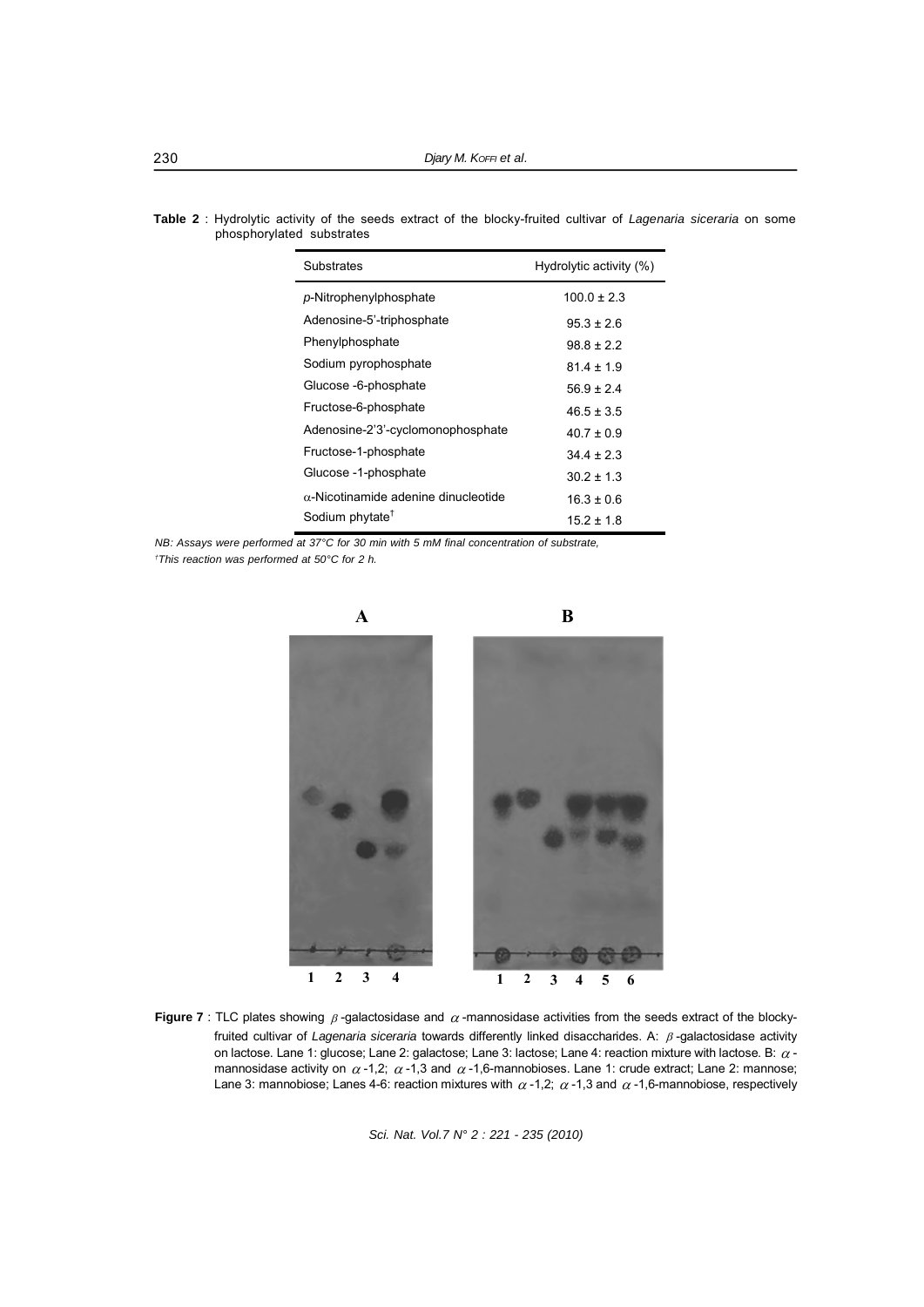# **4. Discussion**

Enzymes are proteins that occur in nature and, speed up biochemical processes that would otherwise take a long time. In food industry, enzymes are used to produce wine, cheese, corn syrup and baked goods. Indeed, enzymes are obviously used for food application (Greenberg & Mahoney, 1981; Greiner & Konietzny, 2006) and thus, cannot be ignored. With the aim of disclosing new sources of enzymes useful for further biotechnological application, the crude enzyme extract of blocky-fruited cultivar seeds of *Lagenaria siceraria* was screened for several hydrolytic activities. Enzymatic activities noticed mainly consisted of phosphatase,  $\beta$ -galactosidase and  $\alpha$ -mannosidase activities, which suggesting an essential role in plant growth and metabolism. Higher phosphatasic,  $\beta$ -galactosidasic and  $\alpha$ mannosidasic activities may also be a good indicator of the present phosphorus, galactoside and mannoside statuses in this crop, suggesting its potential to be of high nutritional value as already reported for other constituents (Loukou *et al*., 2007; Achu *et al*., 2008).

Phosphatase,  $\beta$ -galactosidase and  $\alpha$ mannosidase specific activities noticed in the crude extract of *L*. *siceraria* seeds appeared to be either identical or higher than those already reported for plants which were considered for purification (Li *et al*., 2001; Ahi *et al*., 2007; Konan *et al*., 2008). So, this crop constitutes an interesting source of phosphatase,  $\beta$ galactosidase and  $\alpha$ -mannosidase which should be explored in details for specific bioindustrial applications.

Physicochemical properties of the phosphatasic,  $\beta$ -galactosidasic and  $\alpha$ -mannosidasic hydrolytic activities showed that these enzymatic activities were acidic and mesophilic and bears out a close resemblance to majority of plant and animal phosphatases,  $\beta$ -galactosidases and  $\alpha$ mannosidases (Li *et al*., 2001; Konan *et al*., 2008; Bédikou *et al*., 2009b). However, their relative pH, temperature and detergents stability predispose them to bio-industrial applications. Indeed, enzyme stability and to a specific extent thermal stability is a particularly important issue in food industry because food processing and preparation commonly involve exposure to elevate temperature (Zamost *et al*., 1991; Bédikou *et al*., 2009c).

Phosphatase and  $\beta$ -galactosidase hydrolytic activities were not affected in the presence of some divalent cations and cations chelator (EDTA). That may be due to ions which were not strictly essential for the two enzymatic activities. However, sensitivity of  $\beta$ -galactosidase hydrolytic activity to *p*CMB led to assume that –SH groups probably participate in enzymatic reaction. As concerned  $\alpha$ -mannosidase activity, the inhibitory effect caused by EDTA may suggest its metallodependence likewise in the case of watermelon fruit (Nakagawa *et al*., 1988) and *Artocarpus communis* seeds  $\alpha$ -mannosidases (Ahi *et al.*, 2007). Inhibition of this hydrolytic activity by urea is in harmony with Bennett (1967) results, who had reported that most native macromolecules are rapidly unfolded by urea and tend to remain in this state even when macromolecule solution is later diluted. The action of  $\alpha$ -mannosidase activity in presence of urea suggests that hydrogen bonds may be relevant in this enzymatic activity stability. Overall results contrast with those reported by Niamké *et al*. (1999), about the limited role of hydrogen bonds in enzyme stabilizing in the presence of urea.

There is a large tendency for the three enzymatic activities to remain stable or activated by most of detergents tested. It should constitute an advantageous characteristic for their potential bioindustrial usage. Thus, the stimulatory effect displayed by non-ionic detergents tested on phosphatase activity make them particularly useful when extracting this activity by improving its stability for further specific studies.

Phosphatase activity was not strictly specific since it released inorganic phosphate from a variety of phosphorylated substrates. On the one hand, among the broad range of phosphorylated substrates investigated, hydrolysis of sodium phytate suspected a phytasic activity. Indeed, in non-germinated legume and cereal seeds, only little intrinsic phytate-degrading activity is found (Viveros *et al*., 2000; Egli *et al*., 2002). Which is obviously in non-germinating seeds extract of the blocky-fruited cultivar of *Lagenaria siceraria*. Enzyme can be used for human food grade application, food industry application. So, as animal feed additive in diets largely for swine, poultry and fish. Including adequate amount of phytase in the diets for simple-stomached animals reduces the need for orthophosphate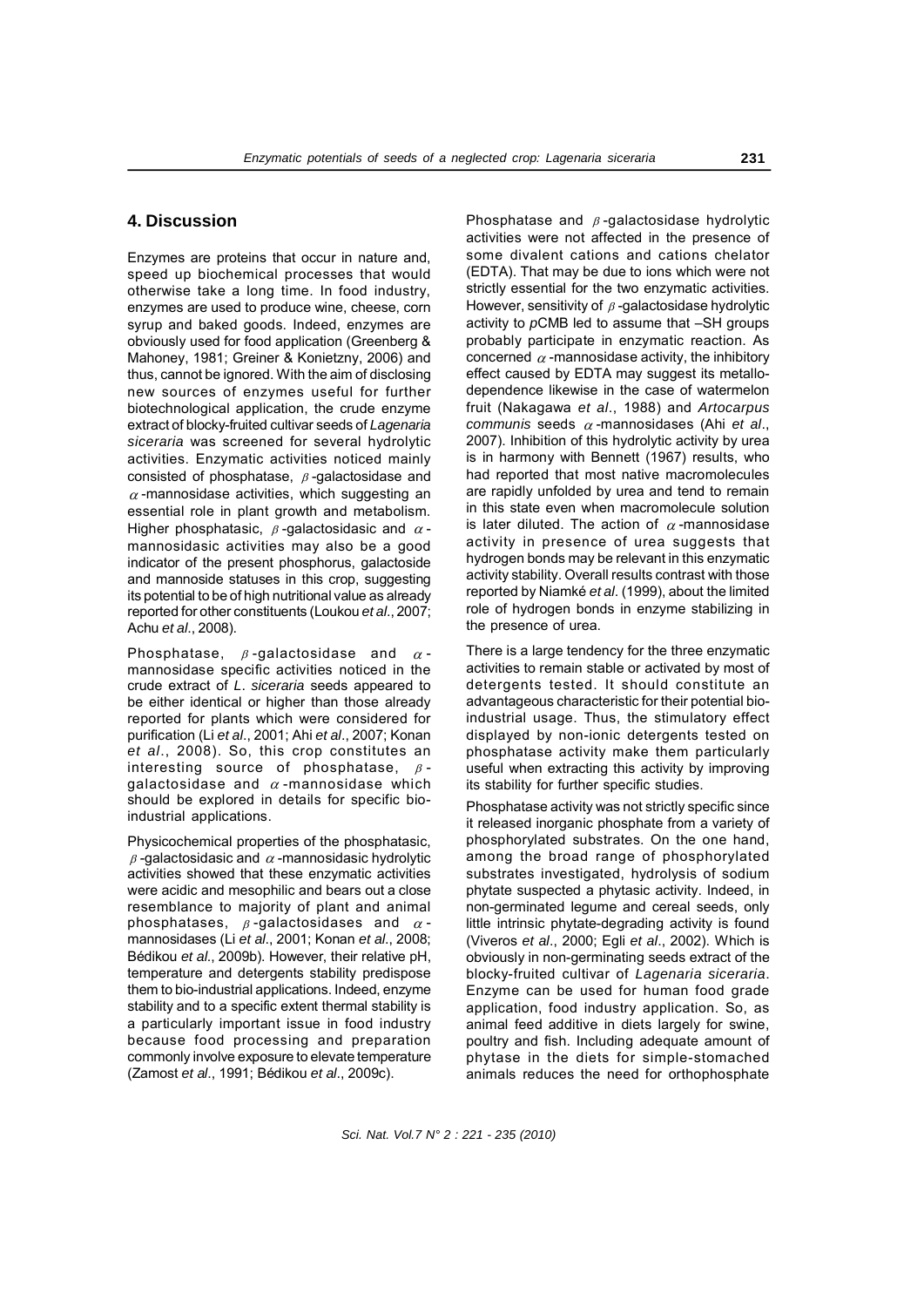supplementation of feed. As a result, the environment is protected from pollution with excessive manure phosphorus runoffs because the faecal phosphate excretion of the animals is reduced of 50% (Augspurger *et al*., 2003; Greiner & Konietzny, 2006). Furthermore, there is also a great potential for the use of phytase in processing and manufacturing of food for human consumption due to the lack of endogenous phytate-degrading enzymes and the limited microbial population in the upper part of the digestive tract (Iqbal *et al*., 1994).

On the other hand, the relatively high activity toward ATP, an energetic natural substrate indicates the possibility to apply this phosphatase activity to synchronous enzyme-reaction system which needs energy resulting from the hydrolysis of this substrate as already reported by Gonnety *et al*. (2006). As well as phosphatase activity,  $\beta$ galactosidase activity also showed ability to greatly hydrolyze a natural substrate (lactose). Thus, it could be used to increase the sweetening properties of lactose (Patel & Mckenzie, 1985) and also could serve as an exo-glycosidase in releasing galactose from oligogalactosides. Enzymatic hydrolysis of lactose has two main biotechnological applications: utilization of whey as glucose and galactose (the hydrolysates) having greater fermentation potential (Kosaric & Asher, 1985) and in the production of low lactose milk (and dairy products made from it) for consumption by lactose intolerant persons. To date, the majority of industrially used  $\beta$ galactosidase preparations were either from bacterial or fungal sources (Dwededi & Kayastha, 2009). However, Dey (1984) had reported that widely distributed plant  $\beta$ -galactosidases could be a good substitute for lactose hydrolysis in industries due to easy availability and cost effectiveness. In this respect, the blocky-fruited cultivar seeds of *L*. *siceraria* â-galactosidase could also be investigated for industrial applications. As for  $\alpha$ -mannosidase activity, it displayed a broad natural substrate specificity by hydrolyzing  $\alpha$ -1,2;  $\alpha$ -1,3 and  $\alpha$ -1,6 mannobioses linkages. This behaviour bears out a close resemblance to  $\alpha$ -mannosidases involved in the degradation of oligomannose type free N-glycans which exhibit biological activity as growth factor during the early development of plant (Preim *et al*., 1992) and stimulation of fruit ripening (Preim & Gross, 1992; Ahi *et al*., 2007). For

specific applications, the purified  $\alpha$ mannosidase (s) from the seeds extract of the blocky-fruited cultivar of *Lagenaria* s*iceraria* could also find importance in combination with xylanase in pulp and paper industry as already suggested by Viikari *et al*. (1994).

In spite of the enzymatic potentials of the blockyfruited cultivar of *L*. *siceraria* seeds, extensive investigations on the safe use of this crude enzyme extract is therefore necessary because it has been reported on a serious health problem for a fungus (*Gliomastix murorum*) crude enzyme extract usage in swiss albino mice (Aritajat *et al*., 2005).

# **5. Conclusion**

This study revealed that phosphatase,  $\beta$ galactosidase and  $\alpha$ -mannosidase activities are predominant in the seeds extract of *Lagenaria siceraria* blocky-fruited cultivar. These three enzymatic activities were acidic (pH 4.6 – 5.6) and mesophilic (55°C) and appeared to be stable in the presence of most of detergents assayed. Furthermore, they hydrolyzed a broad range of natural substrates such as ATP, sodium phytate, lactose and mannobioses. Based on the present study, it appears that *Lagenaria siceraria* blockyfruited cultivar seeds constitute an interesting source of phosphatase(s),  $\beta$ -galactosidase(s) and  $\alpha$ -mannosidase(s) that deserved be deeply investigated for potential industrial and biotechnological applications.

# **Acknowledgments**

This work was supported by a PhD grant of the first author. The authors are grateful to Laboratoire de Génétique (UFR des Sciences de la Nature, Université d'Abobo-Adjamé, Côte d'Ivoire) for technical assistance.

# **References cited**

Achigan-Dako G.E., Fanou N., Kouke A., Avohou H., Vodouhe R.S. & Ahanchede A., 2006. Evaluation agronomique de trois espèces de Egusi (*Cucurbitaceae*) utilisées dans l'alimentation au Bénin et élaboration d'un modèle de prédiction du rendement. *Biotechnol. Agron. Soc. Environ*. **10**: 121–129.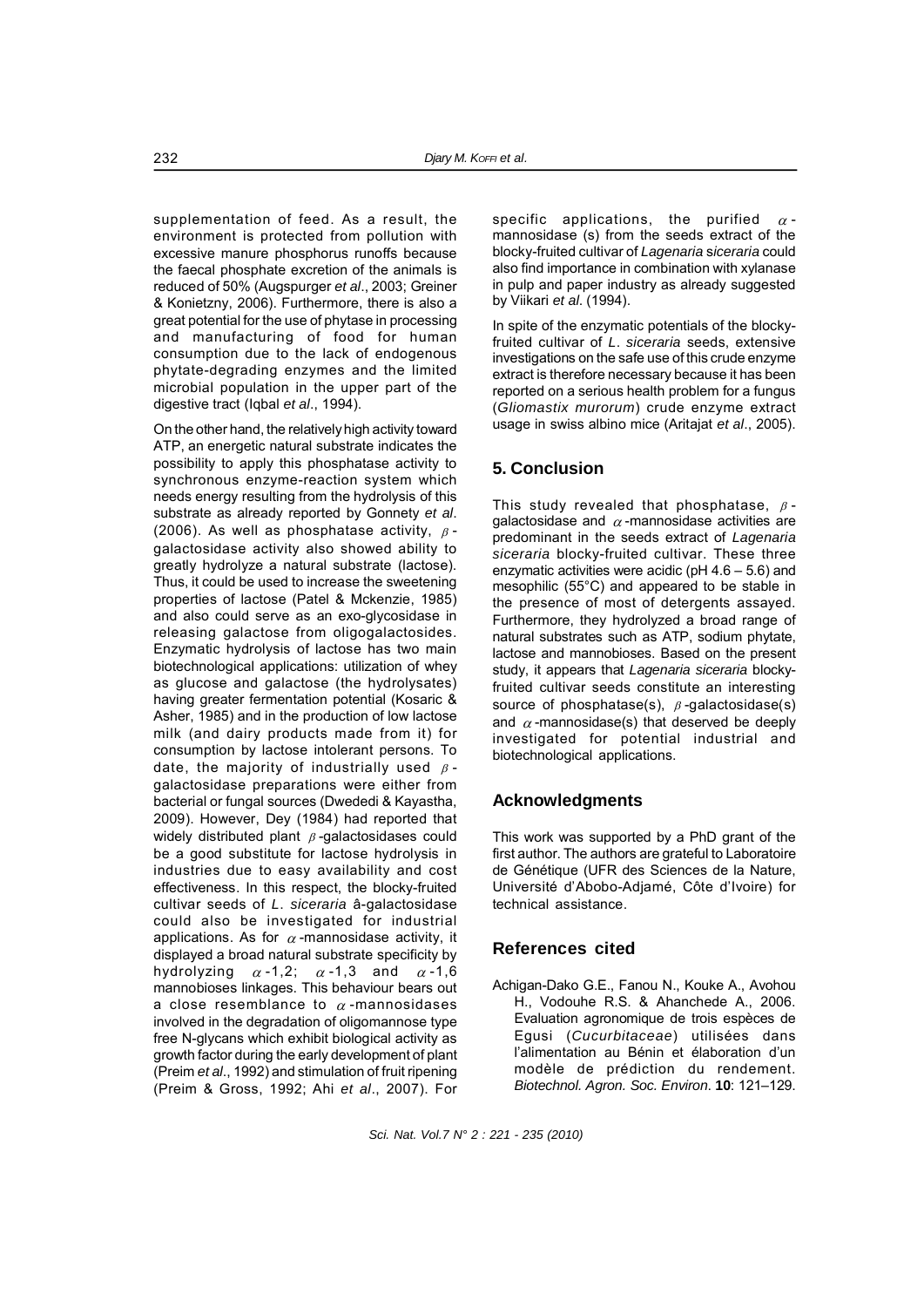- Achu M.B., Fokou E., Tchiegang C., Fotso M. & Tchouanguep F.M., 2005. Nutritive value of some Cucurbitaceae oilseeds from different regions in Cameroon. *Afr. J. Biotechnol*. **4**: 1329–1334.
- Achu M.B., Fokou E., Tchiegang C., Fotso M. & Tchouanguep F.M., 2006. Chemical Characteristics and Fatty acid Composition of *Cucurbitaceae* Oils from Cameroon. DOI: 10.1051/IUFoST: 20060026.
- Achu M.B., Fokou E., Tchiegang C., Fotso M. & Tchouanguep F.M., 2008. Atherogenicity of *Cucumeropsis mannii* and *Cucumis sativus* oils from Cameroon. *Afr. J. Food Sci*. **2**: 021–025.
- Ahi A.P., Gonnety T.J., Faulet B.M., Kouamé L.P. & Niamké S.L., 2007. Biochemical characterization of two  $\alpha$ -mannosidases from breadfruit (*Artocarpus communis*) seeds. *Afr. J. Biochem. Res*. **1**: 106–116.
- Akobundu E.N.T., Cherry J.P. & Simmons J.G., 1982. Chemical functional and nutritional properties of «Egusi» (*Colocynthis citrullus*) seed protein products. *J. Food Sci*. **47**: 829–835.
- Aritajat S., Saenphet K. & Srikalayanukul C., 2005. The toxicity of a crude enzyme extract from *Gliomastix murorum* in swiss albino mice. *Southeast Asian J. Trop. Med. Public Health*. **36**: 242–245.
- Augspurger N.R., Webel D.M., Lei X.G. & Baker D.H., 2003. Efficacy of an *E. coli* phytase expressed in yeast for releasing phytatebound phosphorus in young chicks and pigs. *J. Anim. Sci.* **81**: 474–483.
- Bédikou E.M., Ahi A.P., Koné M.F., Faulet M.B., Gonnety T.J., Kouamé L.P. & Niamké L.S., 2009c. Purification and characterization of a novel thermoacidophilic and thermostable  $\alpha$ -mannosidase from the digestive fluid of oil palm weevil *Rhynchophorus palmarum* (Coleoptera: Curculionidae) larvae. *Eur. J. Entomol*. **106**: 185–191.
- Bédikou E.M., Ahi A.P., Koné M.F., Gonnety T.J., Faulet M.B., Kouamé L.P. & Niamké L.S., 2009b. Biochemical properties of extracellular  $\alpha$ -mannosidases from the digestive fluid of *Rhynchophorus palmarum* larvae. *Bull. Insectol*. **62**: 75–84.
- Bédikou E.M., Koné M.F., Ahi A.P., Gonnety J.T., Faulet B.M., Kouamé L.P. & Niamké S.L., 2009a.  $\alpha$ -Mannosidases from the digestive fluid of *Rhynchophorus palmarum* larvae as novel biocatalysts for transmannosylation reactions. DOI : 10.1007/S12010–009–8883–6.
- Bennett C., 1967. Denaturation of polypeptide substrates. Methods Enzymol. 11: 211-213.
- Bernfeld P., 1955. Amylase and Proteases. *In*: Colswick S.P. & Kaplan N.O., Eds. *Methods in Enzymology (Volume 1)*. New-York, Academic Press Inc. pp. 149–154.
- Betancor L., Luckarift H.R., Seo J.H., Brand, O. & Spain J.C., 2008. Three-dimensional immobilization of  $\beta$ -galactosidase on a silicon surface. *Biotechnol. Bioeng*. **99**: 261–267.
- Dey P.M., 1984. Biochemistry of the multiple forms of glycosidases in plants. *In*: Meister A., Eds. *Advances in Enzymology and Related Areas of Molecular Biology. (Volume 56)*. New York, John Wiley and Sons. pp. 180–186.
- Djè Y., Kouonon L.C., Zoro Bi I.A., Gnamien Y.G. & Baudoin J.P., 2006. Etude des caractéristiques botaniques, agronomiques et de la biologie florale du melon africain (*Cucumis melo* L. var. Agrestis Naudin, *Cucurbitaceae*). *Biotechnol. Agron. Soc. Environ*. **10**: 109–119.
- Dupriez H. & De Leener P., 1987. *Jardins et vergers d'Afrique*. Terre et Vie, Bruxelles (Belgique) ; 354 pp.
- Dwevedi A. & Kayastha A.M., 2009. Optimal immobilization of  $\beta$ -galactosidase from Pea (PsBGAL) onto Sephadex and chitosan beads using response surface methodology and its applications. *Biores. Technol*. **100**: 2667–2675.
- Egli I., Davidsson L., Juillerat M.A., Barclay D. & Hurrell, R.F., 2002. The influence of soaking and germination on the phytase activity and phytic acid content of grains and seeds potentially useful for complementary feeding. *J. Food Sci*. **67**: 3484–3488.
- Esfeld K., Plaza S. & Tadele Z., 2009. Bringing high-throughput techniques to orphan crop of Africa: Highlights from the Tef TILLING Project. Tef Biotechnology project, Institute of Plant Sciences, University of Bern, Switzerland; 5 pp.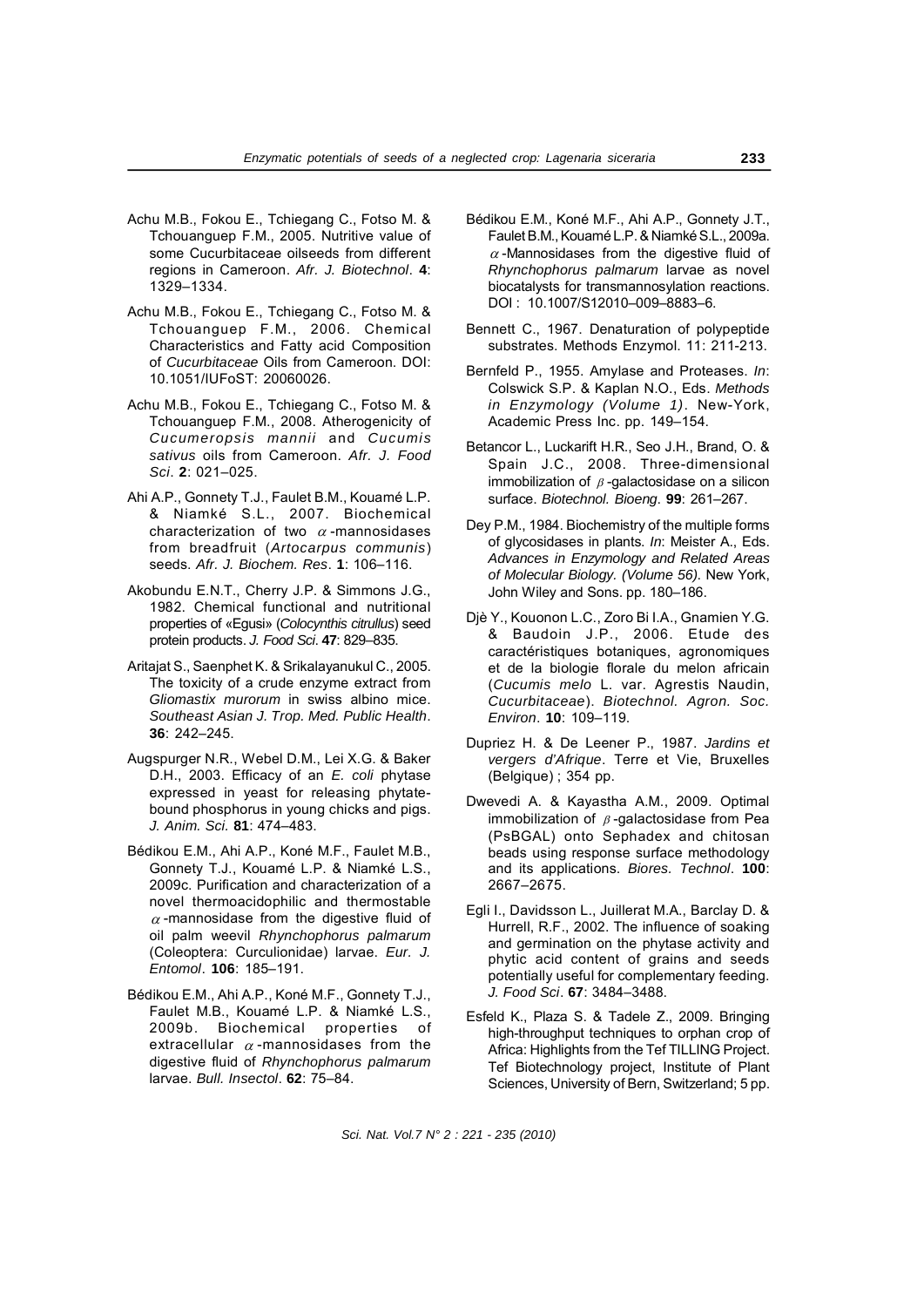- Gonnety J.T., Niamké S., Faulet B.M., Kouadio E.J.P.N. & Kouamé L.P., 2006. Purification and characterization of three low-molecularweight acid phosphatases from peanut (*Arachis hypogaea*) seedlings. *Afr. J. Biotechnol*. **5**: 35–44.
- Greenberg N.A. & Mahoney R.R., 1981. Immobilization of lactase ( $\beta$ -galactosidase) for use in dairy processing: a review. *Process Biochem*. **16**: 28–49.
- Greiner R. & Konietzny U. 2006. Phytase for Food Application, *Food Technol. Biotechnol*. **44**: 125–140.
- Heinonen J.K. & Lahti R.J., 1981. A new and convenient colorimetric determination of inorganic orthophosphate and its application to the assay of inorganic pyrophosphate. *Anal. Biochem*. **113**: 313–317.
- Hirsh C., Blom D & PLoegh H.L., 2003. A role for N-glycanase in the cytosolic turnover of glycoproteins. *EMBO J*. **22**: 1036–1046.
- Iqbal T.H., Lewis K.O. & Cooper B.T., 1994. Phytase activity in the human and rat small intestine. *Gut*. **35**:1233–1236.
- Konan K.H., Ahi A.P., Kouadio N.E.J.P., Gonnety T.J. & Kouamé L.P., 2008. Characterisation of purple acid phosphatase from breadfruit (*Artocarpus communis*) seeds. *J. Appl. Biosci*. **10**: 449–460.
- Kosaric N. & Asher Y.J., 1985. The utilization of cheese whey and it components. *In*: Fiechter A., Eds. *Advances in Biochemical Engineering (Volume 19)*. New York, Springer. pp. 25–60.
- Kranz C., Bobby G. N., Sun L., Sharma V., Eklund E.A., Miura Y., Ungar D., Lupashin V., R. Winke D., Cipollo J.F., Costello C.E., Loh E., Hong W. & Freeze H.H., 2007. COG8 deficiency causes new congenital disorder of glycosylation type Iih. *Hum. Mol. Genet*. **16**: 731–741
- Larré C. & Schwenke K.D., 1996. Modifications chimiques et enzymatiques des protéines végétales. *In*: Godon B., Eds. *Protéines végétales*. Paris, Lavoisier Tech Doc. pp. 467-515.
- Li S.C., Han J.W., Chen K.C. & Chen C.S., 2001. Purification and characterization of isoforms

of â-galactosidases in mung bean seedlings. *Phytochemistry* **57**: 349-359.

- Loukou A.L., Gnakri D., Djè Y., Kippre A.V., Malice M.J.P.B. & Zoro Bi I.A., 2007. Macronutrient composition of three cucurbit species cultivated for seed consumption in Côte d'Ivoire. *Afr. J. Biotechnol*. **6**: 529–533.
- Lowry O.H., Rosebrough N.J., Farra L. & Randall R.J., 1951. Protein measurement with Folinphenol reagent. *J. Biol. Chem*. **193**: 265–275.
- Nakagawa H., Enomoto N., Asakawa M. & Uda Y., 1988. Purification and characterization of  $\alpha$ mannosidase and  $\alpha$ -acetyl hexosaminidase from watermelon fruit. *Agric. Biol. Chem*. **52**: 2223-2230.
- Niamké S., Sine J-P., Guionie O. & Colas B., 1999. A novel endopeptidase with a strict specificity for threonine residues at the P1' position. *Biochem. Biophys. Res. Commun*. **256**: 307-312.
- Noble R. & Bovey A., 1997. Therapeutic teat use for babies who breastfeed poorly. *Breastfeeding Rev. (NMAA)*. **5**:2 37-42
- Oehmig A., Cortes M.L., Perry K.F., Sena-Esteves M., Fraefel C. & Breakefield X.O., 2007. Integration of active human b-galactosidase gene (100 kb) into genome using HSV/AAV amplicon vector. *Gene Ther*. **14**: 1078–1091.
- Patel G.B. & Mackenzie C.R., 1985. Properties and potential advantages of  $\beta$ -galactosidase from *Bacteroides polypragmatus*. *Appl. Microbiol. Biotechnol*. **22**: 114-120.
- Pitrat M., Chauvet M. & Foury C., 1999. Diversity, history and production of cultivated cucurbits. *Acta Hortic*. **492**: 21–28.
- Preim B. & Gross K.C., 1992. Mannoxyl and xylosyl containing glycans promote tomato (*Lycopersicon esculentum* M.). *Plant Physiol*. **98**: 399–401.
- Preim B., Morvan H., Hafez M.A. & Morvan C., 1992. Influence of a plant Glycan of the Oligosaccharide Types on the Growth of flax Plantlets. *CR Acad. Sci. Paris*. **311**: 411–416.
- Rasul M.G., Hiramatsu M. & Okubo H., 2007. Genetic relatedness (diversity) and cultivar identification by randomly amplified polymorphic DNA (RAPD) markers in teasle gourd (*Momordica dioica* Roxb.). *Sci. Hortic*. **111**: 271–279.